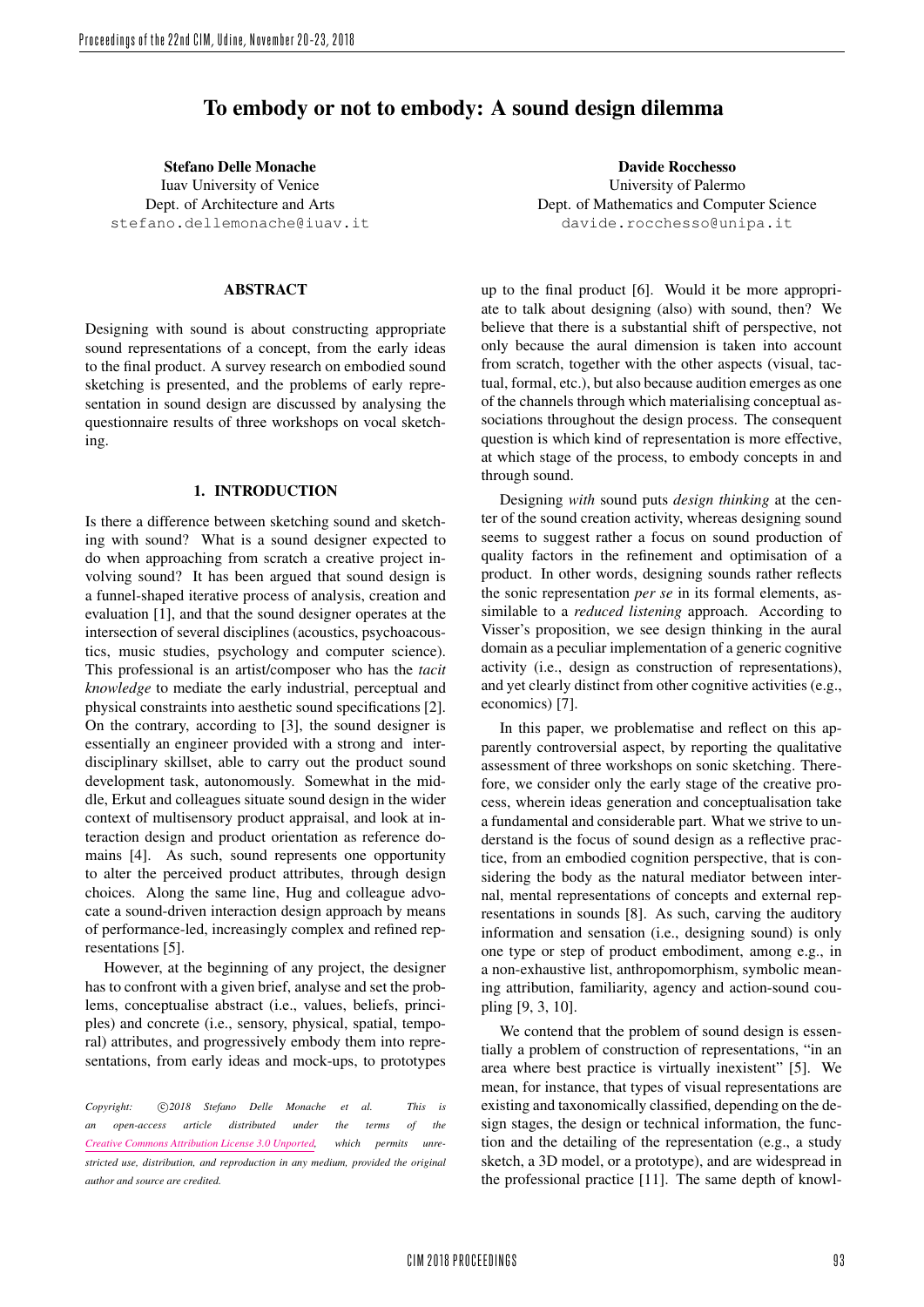edge and expertise is not available yet in the realm of sonic representations of designs [6].

Section 2 summarises the basic characteristics of conceptual sound design within the framework of embodied cognition, with a special focus on sketching through vocalisations; Section 3 introduces the workshop format on vocal sketching, and the evaluation questionnaire; comparative analysis and results of three workshops are reported and discussed in Section 4.

# 2. EMBODIED SOUND SKETCHING

Sketching as a product and a process is that peculiar design activity through which designers externalise their ideas into representations. Typically, the word sketch is associated to drawing, which is the first and most immediate spatial way to embody concepts held in mind, into a visual artefact. This is only the first leg of a journey in the design funnel, which leads the initial concept(s), existing in one's own body and mind only, to being distilled and embodied into structural properties and configurations of the design entity under scrutiny.

Drawing is an effective means because it exploits a tool, the pencil, and a spatial support, the paper, that allow a speed of production coherent with the immediacy and flow of thought. It is a form of expression tolerant to incompletion and inaccuracy, it is reversible, and yet capable to provide evocative, economical and disposable impressions. The body, by means of the hand, is actively engaged in sketch-thinking by encoding and exploring the information [12]. The body at large, through talk, action, and gesturing, is all the more so involved in catching and expressing the dynamics of situations, processes, systems, and behaviours, that do not exist in space only, but especially in time [13, 14, 15].

Hence, sketching does not equal to drawing, it is rather a peculiar way of thinking and searching which is independent from the medium, e.g., a drawing, a photograph, a pantomime, physical props, and sound. What matters is the appropriateness of the chosen medium in representing, evoking and possibly sharing a specific concept. Figure 1 represents sonic representation techniques and methods in the designing-with-sound funnel, according to their degree of embodiment and detailing [17].

A primary viable way to sketch concepts is to browse and wander through collected representations of direct percepts. Designers are prone to collect, annotate, and archive external images in sketchbooks, for a variety of purposes. Archives are usually organised according to subjective categorisations, which take in account distal (source-related), proximal (sensory-related) or semantic representation strategies. In the early stage of the project, sound designers largely resort to "external" images and visual analogies to illustrate the overall concept of their idea [18, p.35]. Sounds collections are mostly kept in the form of sound banks and libraries, which respond to the rationale of an efficient selection task in the workflow of Digital Audio Workstations (DAW), rather than a serendipitous encounter and exploration of others' works.

In our research through design workshop activities, we

have been striving to subvert the prevalent disembodied sound design practice and recover the original rationale of personal collections, namely having thoughtful materials that facilitate ideas generation and reflection, rather than sound materials to be readily edited and processed [19]. As an example, two introductory "sound hunting" exercises may play as follows:

Exercise 1: Go out and hunt sounding objects in the wild. Collect them (physically!) and write down the reasons why sound captures your attention. Revise the text and try to label the reasons according to sound categories and conceptual associations. Skim the most meaningful label(s) representing the sounding object and start populating the corresponding boxes.

Exercise 2: Go hunting a sound event and make the audio-visual recording. Try to understand the reason(s) why that particular sound idea interests you. Go out in the wild again, and look for 20 different samples that follow your idea.

Now, work by contradiction, and look for sound events that evoke the opposite of your idea, e.g., dynamic - static, hot - cold, happy - sad, energised - exhausted, textural gestural, informative - confusing, etc.

Here, Foley-oriented practices [5, 20] are aimed at fostering the construction of personal thoughtful collections. A second way to sketch concepts is to actually externalise ideas and "images" held in the mind, and thus producing self-generated representations. These include *performed* sounds, that is made with an *intention*, whether through vocalisations or physical manipulation of objects. In embodied sound design, access to imagery is rooted in the sensory-motor nature of auditory experiences. Through his body, the sound designer accesses such internal representations, previously stored as perception - action ensembles [8, 10, 21].



Figure 1: Generation, elaboration and reduction of sound ideas represented as a funnel, with diverse methods suitable to "visualise" the sonic concepts according to the degree of embodiment centred on the sketcher or the sketch (adaptation from [16, p.11]).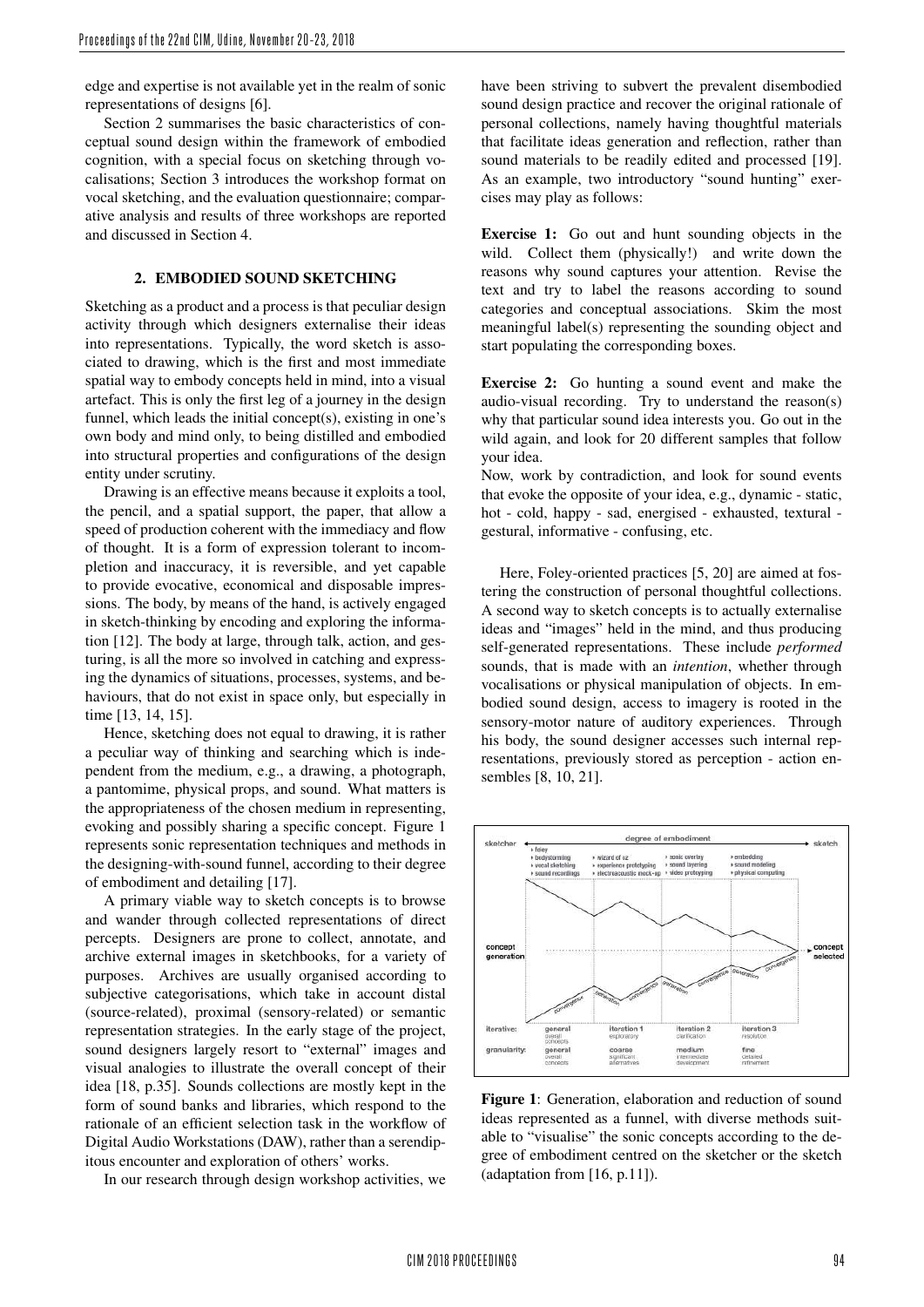## 2.1 Vocalisations as embodied sketches

The vocal apparatus is the embodied sound producing tool par excellence, available to sound designers. Recent research on perception, articulation and production of sounds shed light on the inner mechanisms involved in the communication of concepts via vocal and gestural imitations [22, 23, 24]. Vocal sketching is the embodied design method to represent concepts, by means of vocalisations [25]. More recent design research on vocal sketching has been systematising this form of expression in welldefined exercises and practices [19].

Vocal imitations are the closest semantic representations, directly ascribable to a person's idea of a given sound. They are more effective than verbal descriptions of sounds, especially when speakers run out of words, and rely on subtle sensory processing mechanisms, that is the selection of the most relevant acoustic features, for the identification of a given sound, that can be produced with the human voice. It has been shown that the human voice can reproduce the pitch, the rhythm, the sharpness (i.e., spectral centroid) of a given sound [24]. Vice versa, when vocal imitations are elicited from memory (i.e., imagery), they rely on some sort of iconic similarity with the thought sound, that is a few salient characteristics picked up and shifted in the imitator's vocal register [23]. In this respect, vocal imitations act much like sound caricatures. Vocal imitations are sketches of auditory concepts, in the same way freehand drawings represent visual objects.

Finally, computing systems aimed at supporting such immediacy of communication and reflection through sound creation, by returning synthetic representations (i.e., configurations of digital sound models) as instances of vocalisations, are making progress. In [21], we showed how SEeD, an embodied-sound-design tool, affords to produce, with a certain degree of reliability, tamed and predictable representations, grounded in vocal motor skills and control: sound designers were able to reproduce, with SEeD, target examples previously created by a third sound artistdesigner, with the same tool. A relevant aspect of embodied sound representations is that they are naturally prone to coordination and conflict resolution across internal mental models, and thus available to negotiation and collaborative practices, similarly to collaborative drawing on a shared whiteboard [26].

# 3. DESIGN RESEARCH THROUGH VOCAL **SKETCHING**

To our knowledge, the first design research workshop on the methodology of vocal sketching was organised in 2009 by Ekman and Rinott, as part of the COST Action on Sonic Interaction Design [27]. The outcome of that workshop represents a seminal study in the area of sonic interaction design [25]. The two authors conceived a set of warm-up and design tasks in collaborative vocal sketching of sonic interactions, that were assessed through ethnographic observations and post-workshop questionnaire with openended questions. In particular, the study aimed at evaluating the usefulness of sketching with voice, and whether and in which way the proposed method may influence the design process. The main findings of the qualitative assessment of the design tasks and process can be summarised as follows:

- 1. the vocal apparatus provides "instant access to sonic reserves [of complex, organic sounds] that are hard to achieve with current tools, and away from simplistic sound solutions", such as beeps and bleeps [25, p.128];
- 2. voice is by no means a neutral tool, and yet the inherent limitation and constraints may influence decisionmaking in design directions, positively and negatively;
- 3. being the main limitations, the monophonic and harmonic character of the voice, the difficulty in producing and controlling specific, complex sounds, the sound duration due to limited breath cycle;
- 4. on the other side, vocal sketching as a method does not affect the design process, and provides a rich variety of sonic expressions;
- 5. effective vocal sketching requires practice and fluency.

Since 2009, vocal sketching as method to support conceptual sound design has been explored in a variety of contexts, was included as reference resource in sonic interaction design education and research, and fostered the development of several voice-driven interactive technologies [28, 29].

#### 3.1 Three workshops on vocal sketching

In the 3-year period (2014 - 2016), we conducted extensive design research on vocal sketching, within the scope of the EU project SkAT-VG (Sketching Audio Technologies using Vocalisations and Gestures) [30]. The workshop was the preferred venue in which *i)* exploring and understanding use strategies of voice and gestures for design purposes, *ii)* studying the sound designers' behaviour in the creative setting, *iii)* developing a propaedeutics on embodied sound sketching, through exercises grounded in phonetics (i.e., elicitation and articulation), and auditory perception of vocal imitations, *iv)* proposing and assessing voice-driven tools for embodied sound design [31, 21].

A workshop format on vocal and gestural sketching emerged from the organisation of several workshops. We refer to the extensive report of the research through design activities and exercises, provided in [18, p.10] . The workshop is normally split in two main parts: A first preparatory phase aims at sensitising the participants to sonic interaction and warming up the use of the voice, and a second phase rather focuses on proper sound sketching and design tasks. Shared doing, reflective practices and inter-observation are instrumental to enable understanding through designing sonic and interactive objects, and  $10 - 20\%$  of frontal teaching is balanced with  $90 - 80\%$ of hands-on, learning by doing activities. The resulting framework can be scaled from one-day to one-week duration.

After each SkAT-VG workshop, a questionnaire was handed out to the participants, in order to collect feedback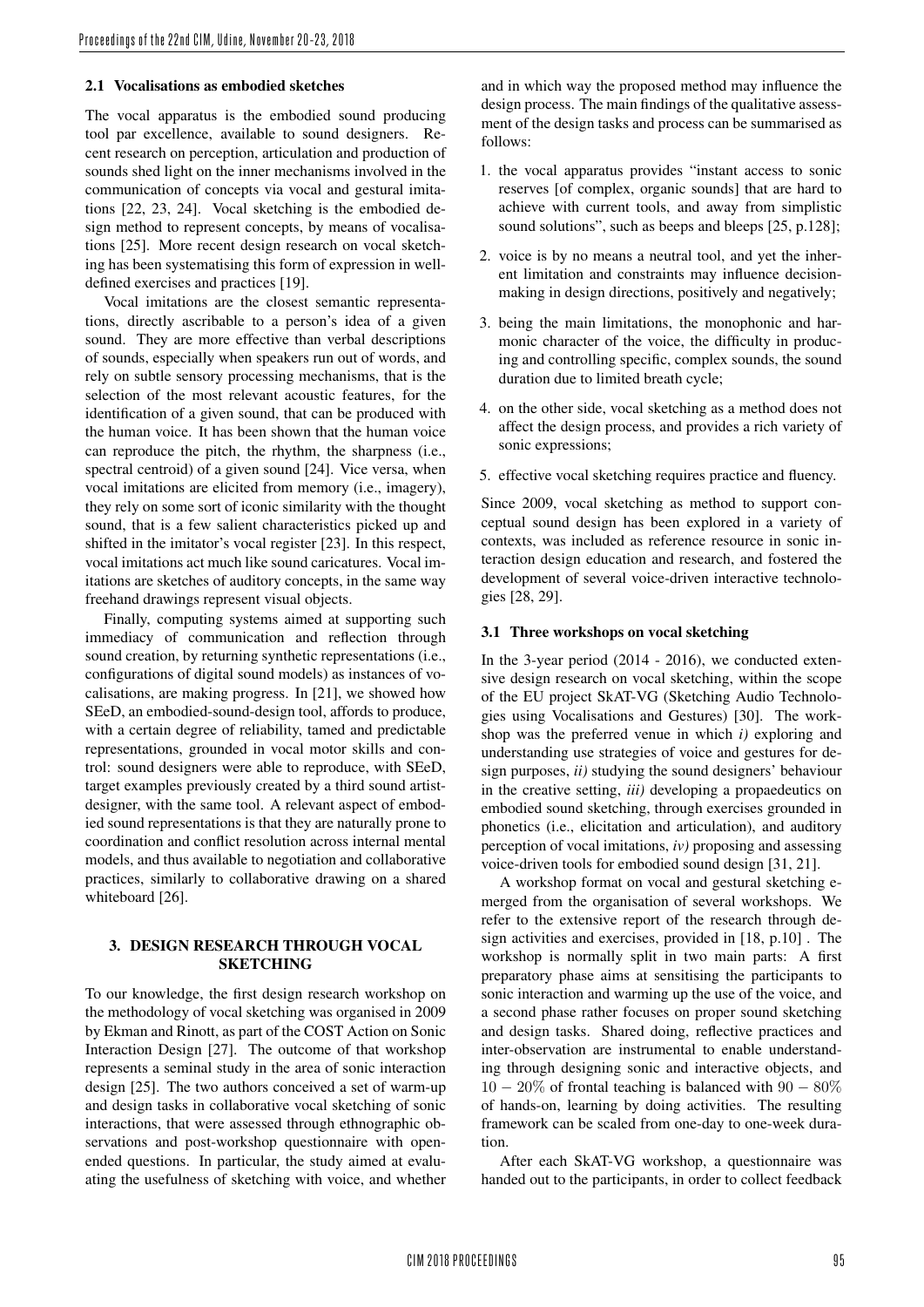on their experience with sound and vocal sketching, and on the effectiveness of the support software tools under development.

In this paper, we present and discuss the results emerging from the analysis of the questionnaires collected in three workshops. Two workshops took place in November 2015: The first (W1) was a two-day edition organised at the University of York, Department of Theatre, Film and Television, with seven participants. The second workshop (W2) was a five-day edition organised at the Aalborg University of Copenhagen, in the scope of the Master in Sound and Music Computing, with twenty participants. The third two-day workshop (W3) took place in March 2018, at the Conservatory of Music "G. Verdi" of Torino, in the scope of the Master in Electronic Music and Technologies of Sound, with eleven participants.

The general background of the participants, across the three workshops, was quite homogeneous, ranging from music composition and sound production for linear media (sound effects, Foley, soundtrack), to sound design for videogames and interactive installations. Yet, no participant had prior experience or formal education in design and product sounds. W1 was essentially based on vocal sketching practices, with no support of voice-driven software tools. In W2, we introduced a sound sketching session using "miMic" $1$ , a voice-driven environment in which physics-based sound models [32] can be selected as instances of previously classified vocal imitations, and further controlled through vocalisations [31]. miMic provided the skeleton for the development of SEeD, a more advanced system for sketching synthetic sound representations, based on physics-based sound models and corpusbased synthesis [21]. SEeD<sup>2</sup> was instead introduced in W3.

## 3.2 The questionnaire

The SkAT-VG questionnaire  $3$ , based on the one conceived by Ekman and Rinott in [25, p.131], is arranged in two main parts. The first part contains close-ended, 7 point scale questions on the design effectiveness and appraisal of vocal sketching, and on the general relevance of other forms of sound sketching including the physical manipulation of objects and embodied sound synthesis. From the latter viewpoint, the questions are specifically addressed at assessing the immediacy of use and expression of the Sound Design Tookit<sup>4</sup> (SDT), a set of physically-informed, procedural sound models for the Max environment, developed by SkAT-VG [32], and SEeD tool, in which configurations of SDT models are driven by vocal input and control [21]. The second part, in the form of open-ended questions, encompasses general comments on previous experiences in vocal sketching, and its usefulness and gaps in comparison with Foley and SEeD.

In the following section, we reflect on the picture emerging from the analysis of the answers to the range questions, and the written comments collected. The analysis of videos and design outcomes per workshop is beyond the scope of this paper.

#### 4. RESULTS AND DISCUSSION

The results of the survey are represented in Figure 2. The bar charts report the answers relative to the three main topics of the questionnaire. The median ratings by participants per workshop are arranged in a row, and in a chronological order from left to right, to ease both the reading of the emerging picture, and the comparison between the three workshops. Note that in Figure 2c, the W1 chart does not include the last three questions  $(Q12 - 14)$ , as software support to vocal sketching (SEeD) was not available yet.

#### 4.1 On the effectiveness of vocal sketching

From the inspection of Figure 2a, it emerges a relatively good commitment of participants to the exploration of voice as means to communicate sound ideas  $(Q1/Q2)$ . Representing imagined sound by means of individual or collaborative vocalisations is generally found effective. This is corroborated in the open answers, according to which sketching with voice was found useful for a variety of reasons: It emerges that, based on the participants background, the proposition of 1) considering sketching in sound creation, 2) considering an embodied approach to early representations, 3) using voice as sketching tool, was reflected in diverse understanding of opportunities.

Influence on the design process: Participants with prior experience in interactive, cross-media installations reported that sketching with voice is "interesting and helpful for interaction design" and "product sound", it is "fast and efficient, and not bound to language barrier", it "can help to think out of the box", and "provides an intuitive and explicit way to adapt to experimentations and obtain simulations", "free from hardware and software constraints". The interest is focused on the immediacy and speed of production, intrinsic to vocalisation, in designs characterised by inherent perceptual relations in temporal dynamics.

Vocalisations as communication tool: Participants with major prior experience in sound effects for linear media and video games highlighted the sharing aspects of early drafts made out of vocalisations, when ideas need to be communicated to peers, especially in teamwork. They found vocal sketching useful "to express my sound design ideas in a more direct and clear way", "to describe the sound in another way", "to convey ideas on how something should look like", "when we wanted to make some sound, but we couldn't find one appropriate". In particular, vocal sketches, both as process and product, are seen as means " to quickly produce video prototypes in a group", and especially "useful in the pre-production stage". However, several participants stressed that the great effort required to articulate continuous sounds, due to the limited breath capacity, severely affected the sense of continuity.

Voice as sound generator: This is the most apparent, and

<sup>1</sup> miMic demo: https://vimeo.com/142351022.

<sup>2</sup> SEeD in action: https://vimeo.com/271826511;

https://vimeo.com/271825753 (0:50).

<sup>3</sup> Questionnaire available for download at https://owncloud. skatvg.iuav.it/index.php/s/0rBl1NS4QyCvz31/ download.

<sup>4</sup> http://soundobject.org/SDT.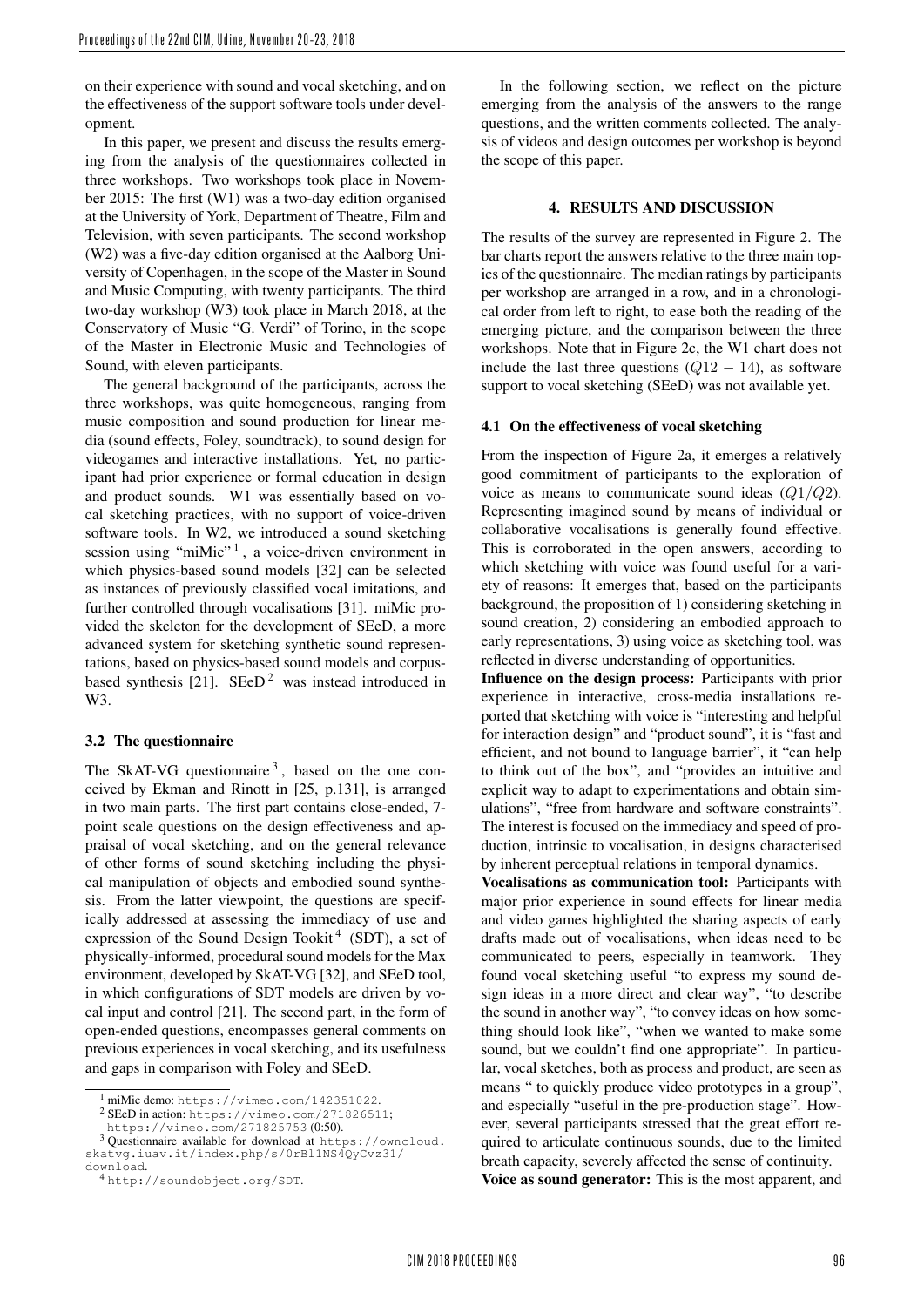

Figure 2: Bar charts with the median of the answers to the range questions, arranged per topic, and workshop.

misleading understanding of sketching with voice, which reflects the established cast of mind in sound creation and design. Vocal sketching "is an extra tool to use", suitable to produce "brief, immediate and general effects", such as "impact sounds", "noises" and pitched mechanisms (e.g., engines), and "to create atmospheres". On the other side, common comments on the deficiencies of voice are the difficulty in "creating futuristic and machine-like sounds", producing "high-pitched, morphologically complex" (e.g., "metallic and large", "low and dense"), "refined and outer" sounds that "do not have an equivalent in the real world", "obtaining smooth changes in sounds". In addition, "vocal sketches sound often too similar to onomatopoeia", and "voice drew us towards the same kind of sound design, drones, humming etc.".

There are several considerations entangled in these answers, that we may group from three main arguments. The first is clearly rooted in the perception and cognition of vocal imitations, and auditory experiences in general, as discussed in Section 2.1. The second reflects the general expectation of having an all-in-one solution to produce sound, a sort of tool capable to interpret internal image of sound kept in the mind, and externalise it in its most complete form. Sound creativity in the digital age is much retained in the mind, by relying on mental synthesis processes, rather than enabling discovery in the observationimagination continuum [12]. The dependence on software tools (e.g., DAWs, plugins, and programming environ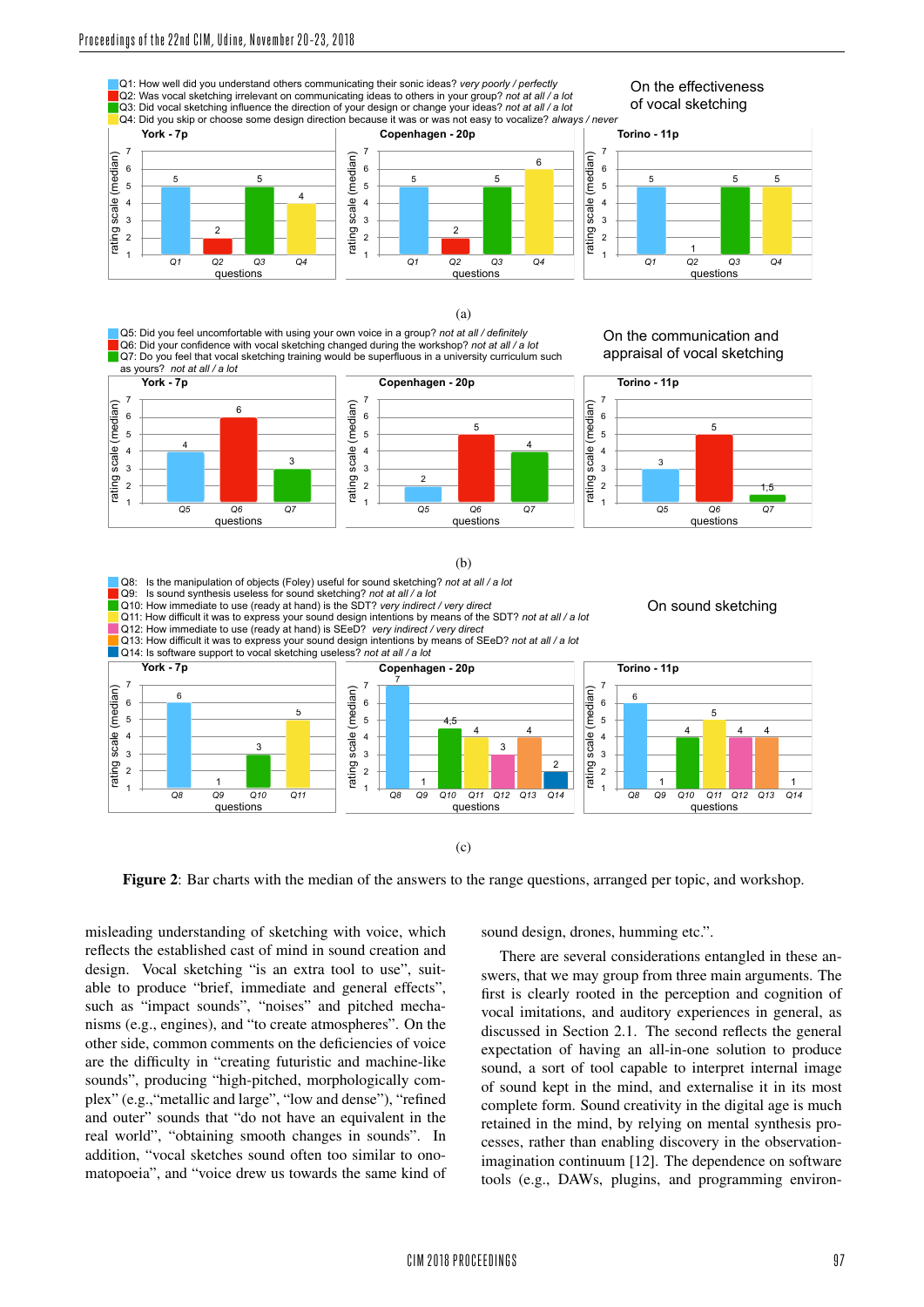ments) to create sounds can be ascribed to the idiosyncrasy emerging from the inherent need to fix a time-frequency representation on a meaningful support, and the creative, abstract (we prefer to say disembodied) approach to sound, inherited from the early computer music legacy [33].

Voice is certainly a sound generator, but the purpose of using it is not to model or implement a sound, in the same way the purpose of a drawing is not to physically build an object. Yet, it has to be noted that there are designs in which the distance between intermediary representations and the final product may vary dramatically. The design of an artefact is a different activity from its realisation [7]. In this respect, if the vocalisation is the closest semantic representation of a given idea of a sound, then the problem is that of the effective control of the sound generator, i.e., the vocal apparatus. An embodied approach to design requires fluency and expertise, but not virtuosity in the production of external representations. These are not mere reflections of images in the mind, they are proper thinking tools. Sketching and mental imagery go together, and the sound sketch represents a volatile, yet stable enough, external memory.

Answers to Q3 and Q4 much reflect this state of things. Vocal sketching as a method allows to progress in the design process, by means of non-verbal sound representations, despite the constraints and effort required to vocalise them. In this respect, these results are in line with the conclusions by Ekman and Rinott, according to which voice is by no means a neutral tool. Vocal sketches are effective externalisations of ideas and represent the first physical encounter with the image held in the mind, they are idea or thumbnail sketches meant for personal use [11].

As a final remark, participants with a background focused on music composition did not find vocal sketching very useful for their type of work. As prior experience in the use of voice, they reported the imitation of music parts, especially in "a cappella" music. This is plausible, since music sketching make large use of spatial representations (i.e., music notation, even abstract), often integrated by the direct support of the musical instrument. On the other side, the value of the musical sketch in the compositional process has been traditionally considered problematic, in the light of "the utopia of unhindered musical imagination developing on its own terms" [34, p.5].

Therefore, it comes at no surprise that the current generation of sound designers, essentially coming from music studies [2], are not acquainted with sketch-thinking [18, p.34]. In other words, despite the word "design", a proper attitude and knowledge is still missing in the creation of aesthetic functional sound [26]. This motivates academic research in developing meaningful curricula for future generations [4].

# 4.2 On the communication and appraisal of vocal sketching

The picture emerging from the answers in Figure 2b is that bodily involvement in communicating a design idea can be distressing. Nonetheless, the social discomfort in teamwork can be overcome through practice and shared activities  $(Q5/Q6)$ . The hosting context of the workshops is reflected in the answers to Q7, about the convenience of a training in sketching with voice, within the curriculum of study. Considering the film sound production orientation of W1 participants, the rather engineering and technological attitude of W2 participants, and the artistic and musicoriented participation in W3, the usefulness of a training in vocal sketching received neutral or low scores, thus meaning that a training is not superfluous at all.

To test the hypothesis that the different scores in Q7 might reflect diverse appraisals of sketching with voice, a Kruskal-Wallis non-parametric test was run  $(H = 10.53,$  $p < .05$ ). Hence, there is actually a difference between the three groups, with respect to the attitude towards the use of voice as sound representation tool. We hypothesise that W<sub>1</sub> participants may have mainly focused on the communication aspects, since no voice-driven tool was provided; W<sub>2</sub> participants may have been attracted by software support opportunities; whereas W3 participants were rather involved in the creation process. The post-hoc pairwise comparison test revealed statistical significance only between W2 and W3.

Since the answers to questions  $10 - 13$  (Fig. 2c), on the expression and immediacy of use of the SDT and miMIc / SEeD, are essentially overlapping, we further investigated Q14 on the usefulness of software support to vocal sketching. We could not find any statistical significance in the difference between W2 and W3 (Mann-Whitney U,  $U = 56$ ,  $p = 0.0735$ . Certainly, the minor interest by W2, in sketching with voice, cannot be ascribed to the fact that miMic<sup>5</sup> was apparently less ready-at-hand than SEeD ( $Q12$ , Mann-Whitney U,  $U = 40.5$ ,  $p = 0.49$ ).

A possible reason can be found in the answers to Q2, on the relevance of vocalisations as conceptual sketches. The Kruskal-Wallis test showed only a marginal difference between W1, W2, and W3 ( $H = 5.909$ ,  $p = 0.0521$ ). The post-hoc test reported a significant difference between W1 and W3 only. The pairwise Mann-Whitney testing of the three groups reported the statistical significance between W1 and W3 ( $U = 15.5, p < .05$ ), and between W2 and W3 ( $U = 54$ ,  $p < .05$ ), but not between W1 and W2  $(U = 51, p > .05)$ . In other words, the different appraisal of vocal sketching, by W3, can be explained in terms of a higher involvement in the use of vocalisations to embody and communicate *concepts*, compared to the other two groups. W1 and W2 either resorted on other means to communicate ideas, that is verbal descriptions, sound samples, Foley, others, or focused on the use of voice as a mere sound generator. Hence, we can infer that W1 and W2 attitude to skip or choose a design direction, based on the complexity of vocalisations, rather reflects a similar behaviour, namely a lesser engagement in conceptualising the vocal representations. In our previous work [26], we showed how protocol and linkographic analysis of cooperative sound design sessions can provide relevant qualitative and quantitative information about the use of vocalisations in the creative process. A further consideration is

<sup>5</sup> miMic can be considered an early version of SEeD. In the practice, W2 and W3 made use of two different releases of the same software.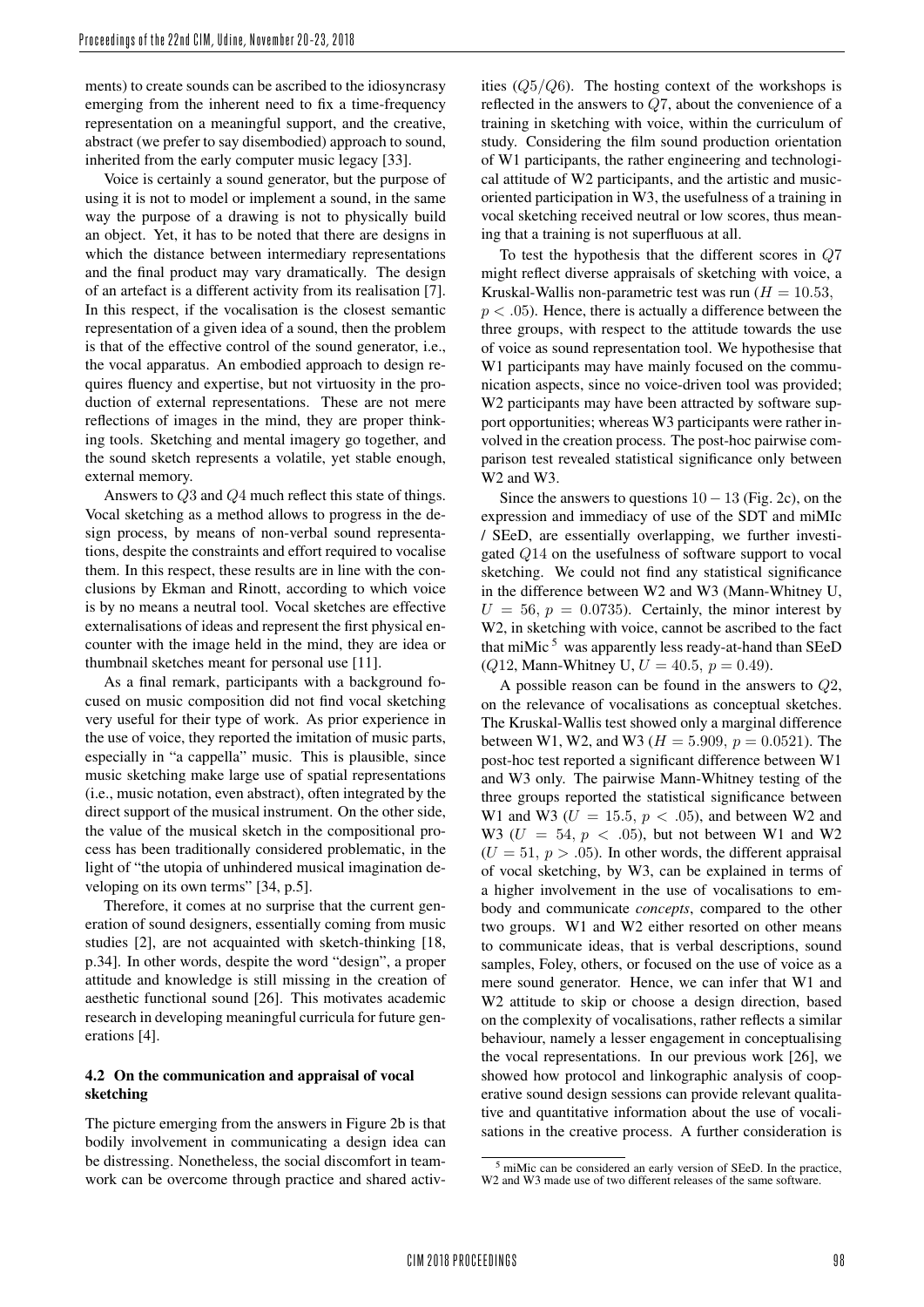that while the exercises of the SkAT-VG workshop were still in an explorative fashion at the time of W1 and W2, W3 workshop could benefit instead of an overall refined program and pace.

#### 4.3 On sound sketching

The bar charts in Figure 2c report the attitude of participants towards other complementary means to sketch sounds. As expected, the two main alternatives, that is physical manipulation of objects (Foley) and sound synthesis, scored a high preference  $(Q8/Q9)$ . The open answers on the use of Foleys mostly focus on the expression and convenience of this sound production technique. A Foley approach is considered useful to make "sounds that are hard to access or obtain", and especially "simple effects and unrelated sounds, not existing in the real world", "for the interaction with the objects". Foley, as a form of representation, was found effective when "creating quick prototypes" in "later stages of the sound design process", because "hands and feet afford a more subtle control of the dynamics". On the other side Foley sound production "takes too long" and "requires more teaching in technical tools", since " it is difficult to produce a definite sound, kept in mind, if all the material properties are not well known and mastered". In particular it is found difficult to create "subtle and ambient sounds" with "dynamic, highly variable events, which would be easier to synthesise.

Answers  $(Q10 - 13)$  on the immediacy of use and expression of physically-informed approach to sound synthesis (SDT) [32], and voice-driven synthesisers [21], as production means to support the embodiment of concepts into sound representations, depict a neutral to positive reception, mostly undermined by the steep learning curve, and the existing flaws of the research software. The potential of a software support to vocal sketching is reported in Q14.

Indeed, this interpretation is suggested by the participants' comments on both the effectiveness and flaws of SEeD. The embodied sound design tool was found "relatively fast and immediate as a high-level application", especially for "live syncing and dubbing of sonic elements in video editing". "The management of the SDT models seems quite intuitive", and the voice-driven sound synthesis "quickly denatures the idea from the vocal character, thus allowing a timbral search in the development of the idea". Major flaws concerned instead "the creation of melodies or some sound with harmony", and "the development of complex sounds with specific behaviours". On the sound implementation side, participants reported the "lack of a direct access to all families of sound models", "the limited number of available sound models and synthesis techniques", and in general "the need of sound libraries pliable to multiple solutions".

Here, the relevant aspects are not the technical limitations and flaws, certainly representing an issue in terms of effective vocal control. What matters is the rationale underlying the development of any sound design tool aimed at empowering imagery through motor skills and control. Indeed, any creative freedom is necessarily bounded to the expression space afforded by the tool at hand, just as the choice of a set of crayons and a certain paper would constrain a drawing act and give a material character to a visual sketch.

#### 5. CONCLUSIONS

In Section 1, we posed the question about a terminological difference between designing sound and designing with sound. The question was instrumental to problematise the established view on sound design. A dual, apparently misleading, essence seems to emerge. The first is more traditional, and anchored in continuity with musical advances in computing technologies, in which designing sounds echoes implementing sounds with certain given aesthetic functional characteristics. The second perspective considers sound as a medium that can be a more or less appropriate host for representing abstract and concrete attributes of the artefact under conceptual inquiry. Designing with sound stresses the importance of embodied representations, internal or external, abstract or precise, etc., to cope with the complexity, ambiguity and incompleteness of design problems.

In this respect, an embodied approach to sound design and research may provide a key to understanding the problem of the perceived short distance between a sound design concept and the final product [23].

#### 6. REFERENCES

- [1] N. Misdariis and A. Cera, "Knowledge in sound design: The silent electric vehicle? A relevant case study," in *Proceedings of the Conference on Design and Semantics of Form and Movement-Sense and Sensitivity, DeSForM 2017*, InTech, 2017.
- [2] P. Susini, O. Houix, and N. Misdariis, "Sound design: an applied, experimental framework to study the perception of everyday sounds," *The New Soundtrack*, vol. 4, no. 2, pp. 103–121, 2014.
- [3] E. Özcan and R. van Egmond, "Product sound design: An inter-disciplinary approach?," in *Undisciplined! Design Research Society Conference*, 2009.
- [4] C. Erkut, S. Serafin, M. Hoby, and J. Sårde, "Product sound design: Form, function, and experience," in *Proceedings of the Audio Mostly 2015 on Interaction With Sound*, AM '15, (New York, NY, USA), pp. 10:1–10:6, ACM, 2015.
- [5] D. Hug and M. Kemper, "From Foley to function: A pedagogical approach to sound design for novel interactions," *Journal of Sonic Studies*, vol. 6, no. 1, 2014.
- [6] E. Özcan and M. Sonneveld, "Embodied explorations of sound and touch in conceptual design," in *Design semantics of form and movement*, pp. 173–181, 2009.
- [7] W. Visser, "Design: one, but in different forms," *Design studies*, vol. 30, no. 3, pp. 187–223, 2009.
- [8] M. Leman, *Embodied music cognition and mediation technology*. Cambridge, MA: MIT Press, 2008.